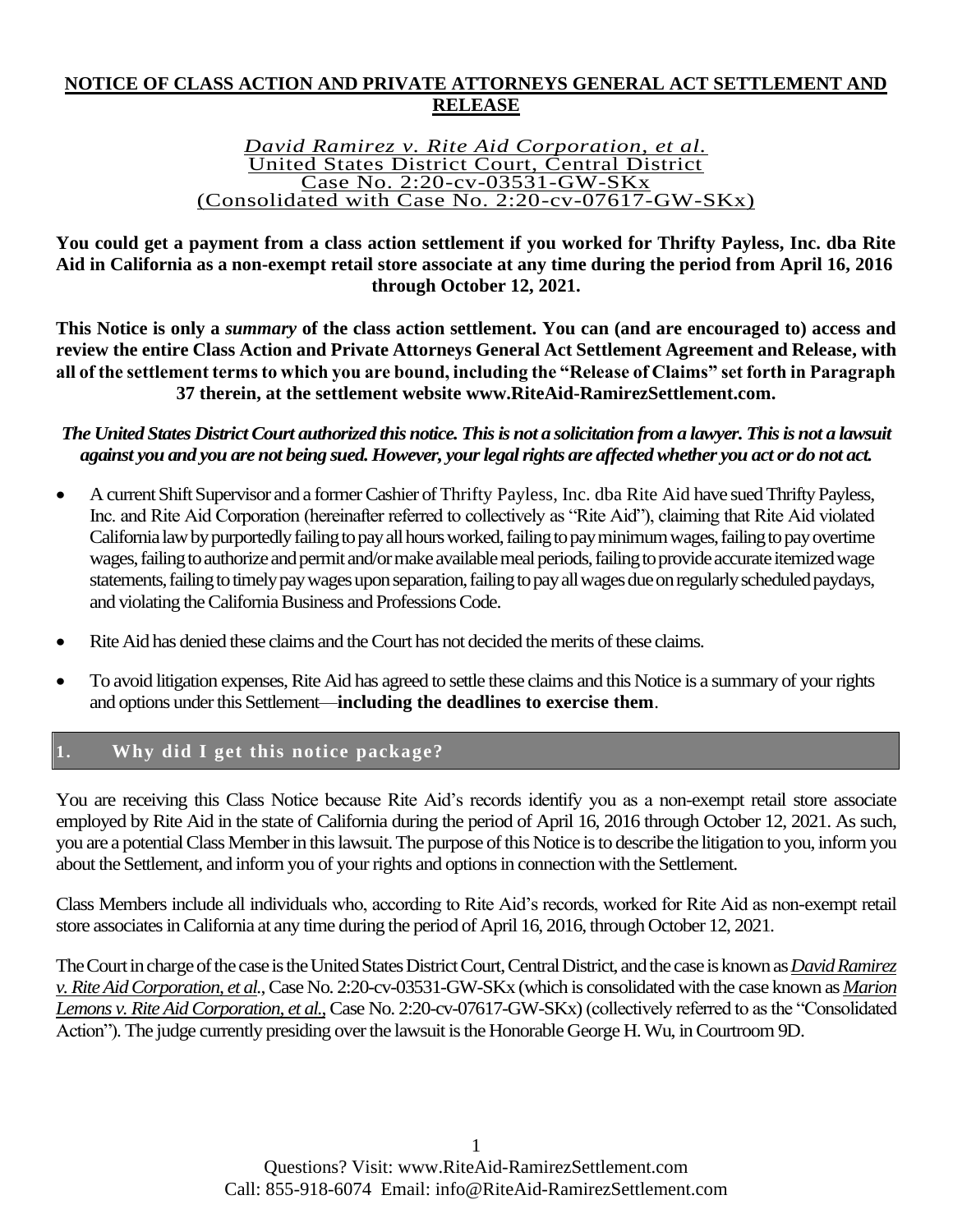In class and representative actions, one or more people called "Class Representatives" (which – in this case – are David Ramirez and Marion Lemons) sue on behalf of themselves and other individuals who have similar claims. The Class Representatives and these other individuals together are a "Class" or "Class Members." Each person receiving this notice is a "Class Member" for purposes of this Settlement.The Court has preliminarily decided that this lawsuit can be resolved on a class-wide basis because it meets the requirements of federal law governing the resolution of claims through a class action.

## **3. What does the lawsuit complain about?**

Plaintiffs David Ramirez's and Marion Lemons' Consolidated Action alleges that Rite Aid violated the rights of nonexempt retail store associates under California law. Specifically, Plaintiffs claim that non-exempt retail store associates employed by Rite Aid in California during the relevant time period were subjected to on-the-clock bag checks, resulting in a: (1) failure to pay for all hours worked; (2) failure to pay minimum wages; (3) failure to pay overtime wages; (4) failure to authorize and permit and/or make available meal periods; (5) failure to provide accurate itemized wage statements; (6) failure to timely pay all wages upon separation; (7) failure to pay all wages due on regularly-scheduled paydays; and (8) violation of the California Business and Professions Code.Based on the allegations in this Consolidated Action, Plaintiffs further seek the recovery of penalties under the Private Attorneys General Act of 2004 ("PAGA").

Class Counsel is experienced in class action litigation and has a duty to represent the interests of all Class Members.Based on analyzing the law concerning the claims, analyzing records, making factual investigations, considering risks involved in further litigation, ensuring that the Class receives payment without having to wait for years of protracted litigation with no certainty of success, and using a professional third-party mediator to assist in reaching a fair settlement of this lawsuit, Class Counsel believes the Settlement is fair, adequate, and reasonable.

You are receiving Class Notice of this Settlement because the Court has reviewed the Settlement and has preliminarily determined the Settlement is fair and reasonable and can go forward.

The Settlement is the result of good faith, arm's length negotiations between Plaintiffs and Rite Aid, through their respective attorneys and aided by a well-respected mediator. Both sides agree that in light of the risks and expenses associated with continued litigation, this Settlement is fair and appropriate under the circumstances, and in the best interests of the Settlement Class Members. This Settlement is a compromise and is not an admission of liability on the part of Defendants.

The Court has not decided whether Plaintiffs' claims have any merit. There was no trial. Instead of going to trial, both sides agreed to this settlement.

# **4. What does the settlement provide?**

- Rite Aid will pay \$9,000,000.00 ("Total Settlement Amount") to end this lawsuit.
- Class Members will receive a portion of the Net Settlement Amount in the manner described under Question 5. The Net Settlement Amount is the Total Settlement Amount minus the following deductions: (1) up to \$10,000.00 to each of the Class Representatives as approved by the Court; (2) up to \$2,999,700.00 as attorneys' fees to Class Counsel as approved by the Court; (3) up to \$27,000.00 as costs to Class Counsel as approved by the Court; (4) approximately \$98,023.00 as Administrative Expenses as approved by the Court; and (5) \$67,500.00 to the California Labor & Workforce Development Agency. The Net Settlement Amount is estimated to be \$5,787,777.00.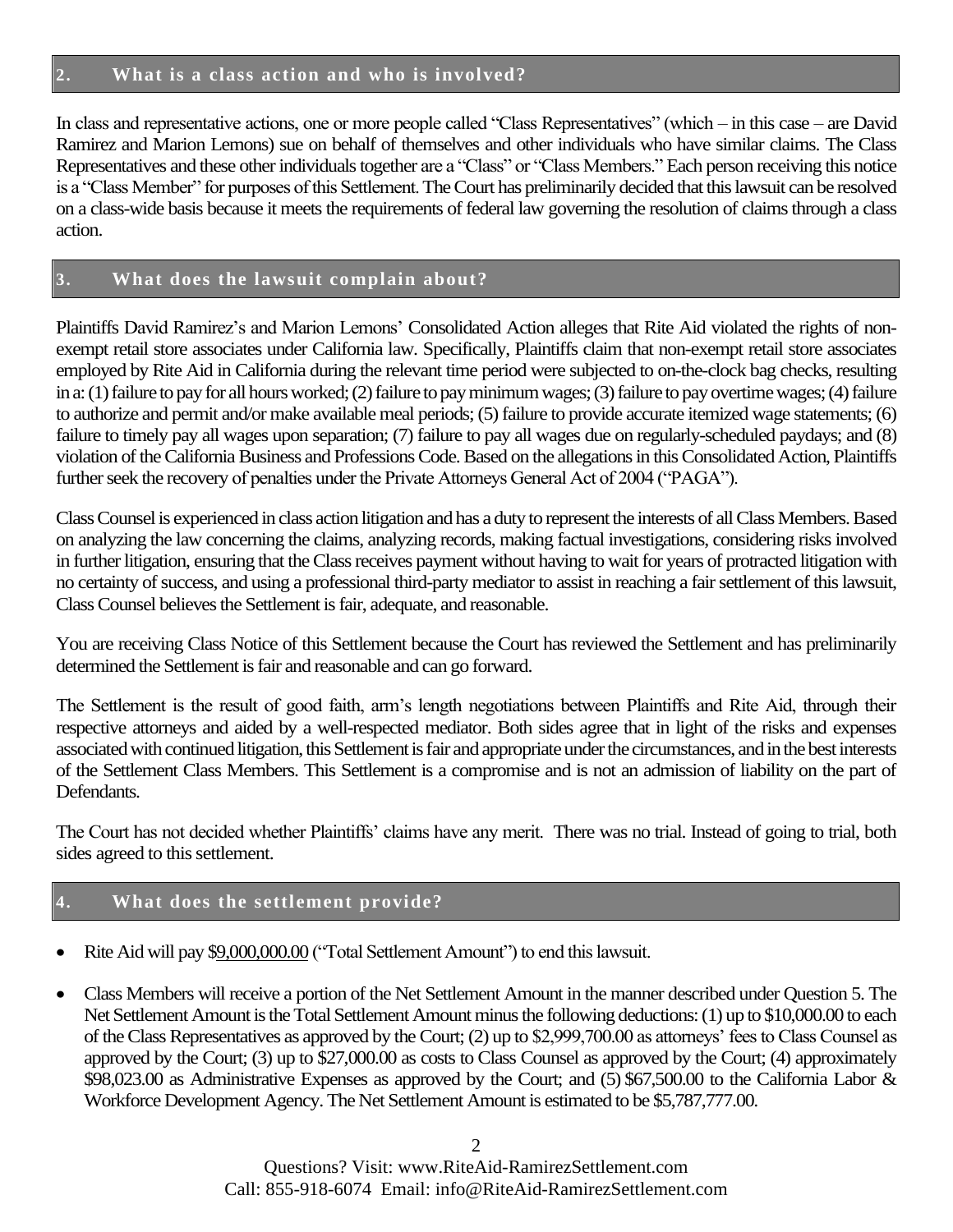#### **5. How much will my payment be?**

A Class Member's Settlement Payment will be his or her share of the Net Settlement Amount.The Net Settlement Amount is comprised of two parts: (1) the Net PAGA Settlement Amount (*i.e.,* \$22,500 earmarked for the release of Representative Plaintiffs' and each PAGA Aggrieved Employee's PAGA claims that is not payable to the California Labor and Workforce Development Agency), and (2) the Net Class Settlement Amount (*i.e.,* the entire Net Settlement Amount less the Net PAGA Settlement Amount which is approximately \$5,765,277.00).

A Class Member's pro-rata share of the Net Class Settlement Amount will be calculated by dividing the number of workweeks that he or she worked for Rite Aid as a non-exempt retail store associate in California between April 16, 2016 and October 12, 2021, by the total number of workweeks that all Class Members (who do not opt-out or exclude themselves from the Settlement) worked for Rite Aid as non-exempt retail store associates between April 16, 2016 and October 12, 2021.

Settlement Class Members who worked for Rite Aid between April 20, 2019 and October 12, 2021 in the State of California shall also receive a pro rata share of the Net PAGA Amount (*i.e.*, \$22,500.00).

All Settlement Payment determinations will be based on Rite Aid's timekeeping, payroll, and/or human resources records for Class members. According to records maintained by Rite Aid, you worked \_\_\_\_\_ workweeks for Rite Aid during the relevant period, as shown by company records. Your total estimated settlement payment will be approximately  $\frac{1}{2}$ . This amount is an estimated amount, and your final settlement payment is expected to differ from this amount (*i.e*., it could be higher or lower) and will be calculated as set forth above.

If you dispute the number of workweeks as shown on this Notice of Settlement, you may produce evidence to the Settlement Administrator establishing the dates you contend to have worked for Rite Aid from April 16, 2016 to October 12, 2021. Corrections to the number of workweeks must be supported by documentation or other evidence to constitute a valid dispute of workweeks. The Settlement Administrator shall provide a recommendation to counsel for the Parties and counsel will meet and confer to resolve the dispute. Corrections and supporting evidence must be mailed to Ramirez v. Rite Aid Corporation, c/o JND Legal Administration, PO Box 91435, Seattle, WA 98111, faxed to (855) 466-2446, or emailed to info@RiteAid-RamirezSettlement.com. The deadline to submit corrections and supporting evidence is **December 30, 2021**.

When calculating the individual Settlement Payments for purposes of the Notices of Settlement, the Settlement Administrator will assume that no Settlement Class Members opt-out. When calculating the individual Settlement Payments to Settlement Class Members following Final Approval (for purposes of preparing individual Settlement Payment checks), the Settlement Administrator will not include Settlement Class Members who validly request exclusion from the Settlement.

For tax purposes, the individual Settlement Payments will be allocated as follows: one-quarter (1/4) of all settlement payments to Settlement Class Members shall be considered wages and shall be subject to the withholding of all applicable local, state and federal taxes; three-quarters (3/4) of all payments to Settlement Class Members shall be considered non-wages for the settlement of interest claims, statutory and civil penalty claims, and for attorneys' fees. The portion allocated to wages shall be reported on an IRS Form W-2, and the portion allocated to reimbursement, penalties, and interest shall be reported on an IRS Form 1099. You should consult with your tax advisors concerning the tax consequences of the payments you receive under the settlement. Neither Class Counsel nor Rite Aid's counsel intend anything contained herein to constitute legal advice regarding the taxability of any amount paid, nor shall it be relied upon as such.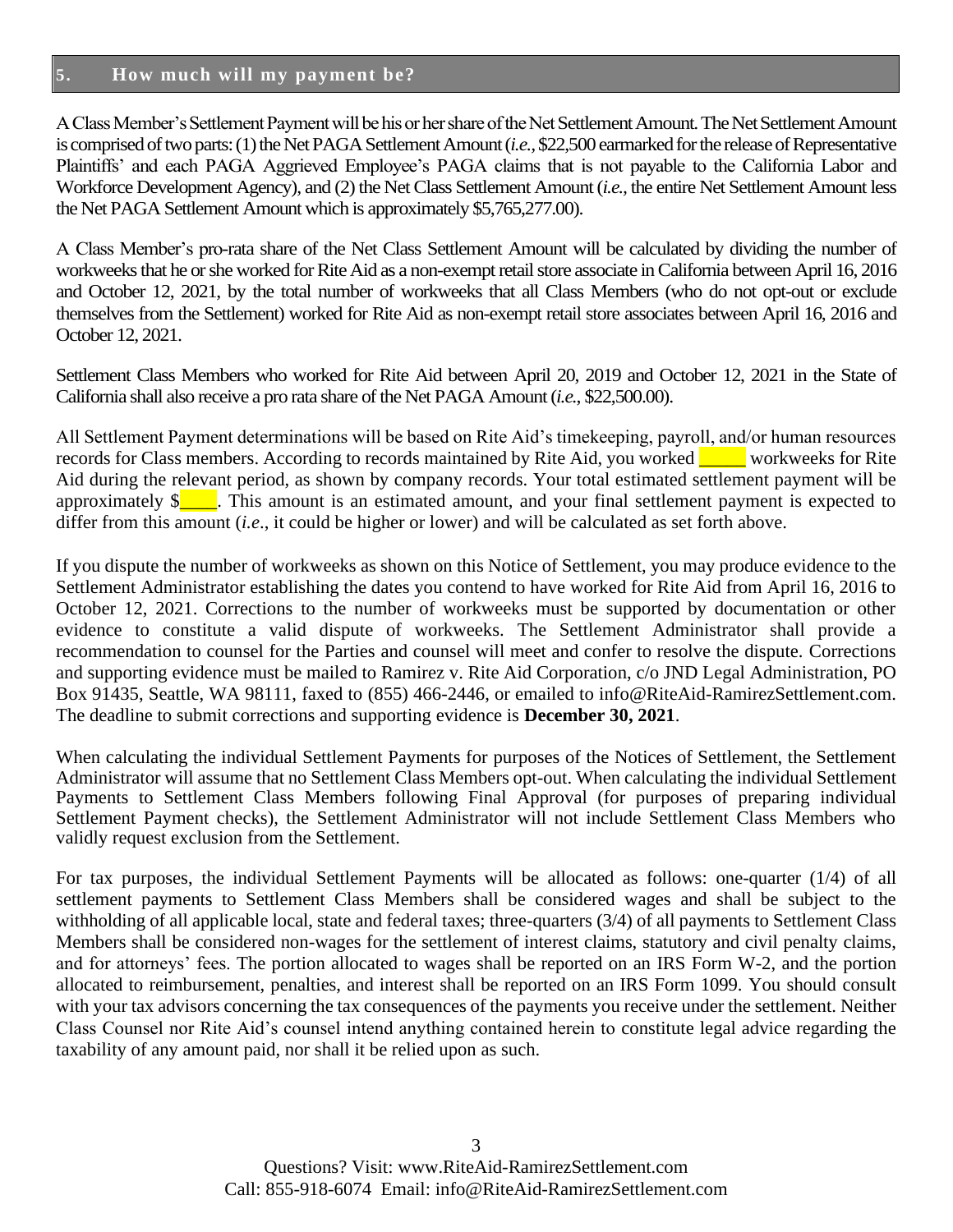## **6. Will being part of this Settlement affect my job with Rite Aid?**

Rite Aid encourages all Class Members to participate in the Settlement. Rite Aid represents that, as required by law, it will not retaliate against any associate as a result of his or her participation in the Settlement.

#### **7. How do I receive payment from the Settlement Amount?**

You will automatically receive your portion of the Settlement Payment via settlement check so long as you do not opt-out or exclude yourself from this lawsuit.

#### **8. What claims am I releasing as part of this lawsuit?**

If you do not exclude yourself from the Settlement, you will be bound by the release of claims in this Settlement. This release includes the wage and hour claims that were pleaded in the Consolidated Action (or that could have been pleaded based on the facts alleged in the Consolidated Action), which arise out of the Class Members' work performed for Rite Aid as non-exempt retail store associates in the state of California between April 16, 2016 and October 12, 2021.

More specifically, if the Court grants final approval of the Settlement, all Settlement Class Member who do not timely request exclusion from the Settlement will be barred from bringing certain claims described below. Settlement Class Members fully release and discharge Rite Aid from any and all claims that were asserted in the Consolidated Action (and/or in David Ramirez's state court PAGA Action pending in Alameda Superior Court entitled "*David Ramirez v. Rite Aid Corporation, et al.*" as Case No. RG20065869 ("*Ramirez* PAGA Action")) or could have been asserted based on the same factual predicates contained in the Consolidated Action (and/or the *Ramirez* PAGA Action) from April 16, 2016 through the Final Approval Date, including but not limited to claims for violations of California and/or federal law pertaining to (1) failure to pay for all hours worked; (2) failure to pay minimum wages; (3) failure to pay overtime wages; (4) failure to authorize and permit and/or make available meal periods; (5) failure to provide accurate itemized wage statements; (6) waiting time penalties; (7) failure to pay all wages due on regularly-scheduled paydays; (8) violation of California's Business and Professions Code; (9) injunctive relief pursuant to California's Business and Professions Code; and (10) PAGA civil penalties to the extent based on the nine immediately preceding and identified issues in Subsections (1)-(9). This release includes but is not limited to claims for violations of California Labor Code §§ 200, 201, 202, 203, 204, 204b, 210, 221, 223, 224, 225.5, 226, 226.3, 226.7, 256, 510, 512, 558, 1174, 1174.5, 1182.11, 1182.12, 1194, 1194.2, 1197, 1197.1, 1198, 1199, and 2698 *et seq.*, all provisions of the California Industrial Welfare Commission Wage Orders that provide the same protection(s) as the statutes and regulations listed immediately above, and California Business and Professions Code Sections 17200, *et seq*. (to the extent based on the same protections as provided by each of the statutes listed immediately above). Participating Class Members expressly release their claims under the Fair Labor Standards Act of 1938, as amended, 29 U.S.C. §§ 201, *et seq.,* that are or could be based on the same factual allegations in the Consolidated Action.

If any Class Member initiates a new lawsuit against Rite Aid based on any claim released under this Agreement, and the Court invalidates the release, any recovery by the Class Member shall be offset by the amount, if any, paid to the Class Member in connection with this Settlement.

**For the full language of the release, as well as additional documents related to the settlement, including the complete Class Action and Private Attorneys General Act Settlement Agreement and Release and the documents filed by the Parties to obtain approval of the settlement, you may visit the settlement website at www.RiteAid-RamirezSettlement.com**. You may also contact the Settlement Administrator for a copy of the Class Action and Private Attorneys General Act Settlement Agreement and Release that has been filed with the United States

> Questions? Visit: www.RiteAid-RamirezSettlement.com Call: 855-918-6074 Email: info@RiteAid-RamirezSettlement.com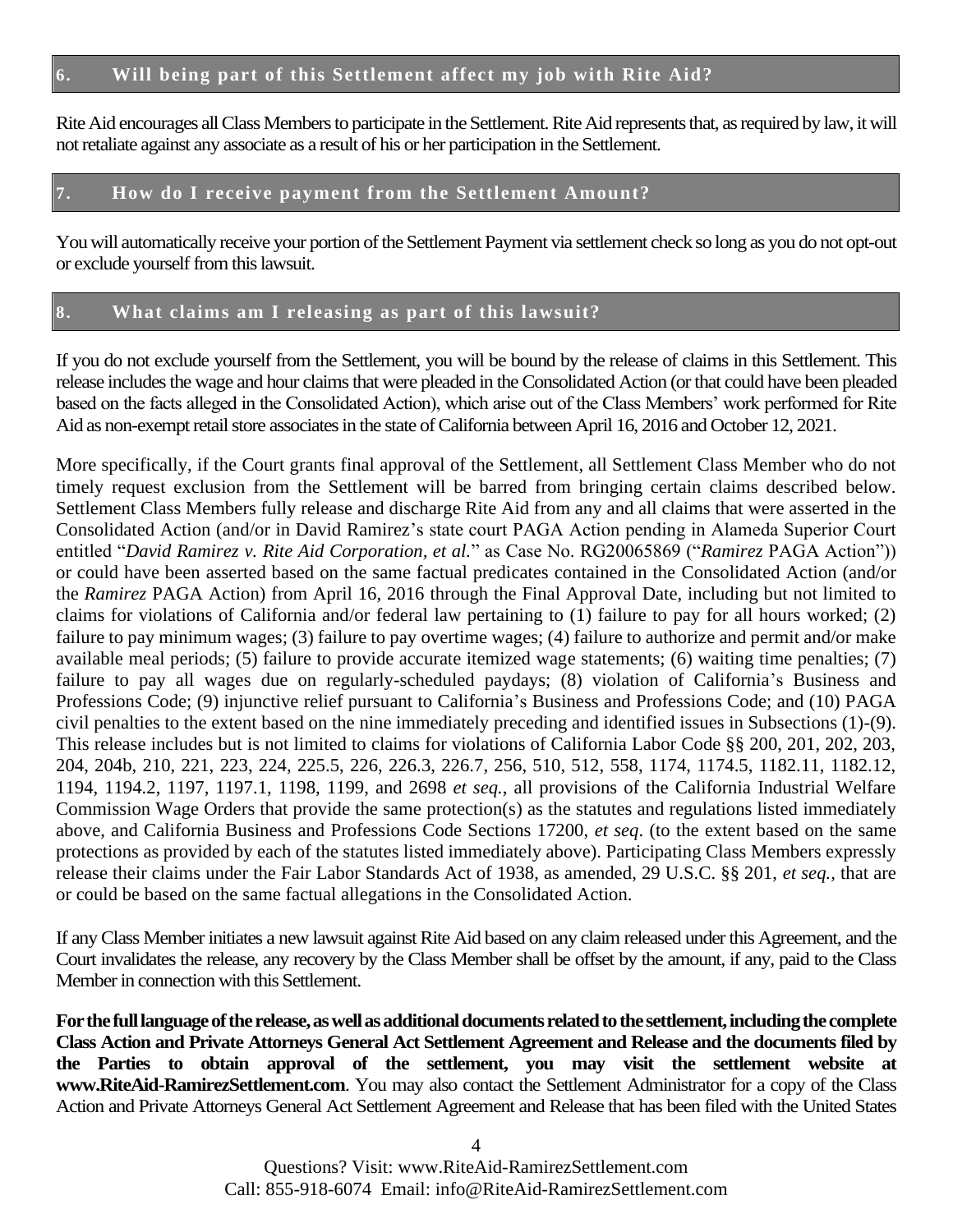## **9. What are my options?**

| YOUR LEGAL RIGHTS AND OPTIONS IN THIS LAWSUIT                                           |                                                                                                                                                                                                                                     |  |
|-----------------------------------------------------------------------------------------|-------------------------------------------------------------------------------------------------------------------------------------------------------------------------------------------------------------------------------------|--|
| DO NOTHING                                                                              | If you do nothing and the Court orders final approval of the<br>Settlement, you will give up your rights to pursue the claims that are<br>released by the Settlement and will be paid your portion of the Net<br>Settlement Amount. |  |
| YOU MAY ASK TO BE EXCLUDED<br><b>FROM THE SETTLEMENT AND</b><br><b>RECEIVE NO MONEY</b> | If you ask to be excluded from, or opt-out of, the Settlement, you will<br>get no payment, but you will keep your rights and not release any<br>claims in this lawsuit.                                                             |  |
| <b>ORIECT</b>                                                                           | Write to the Court about what you do not like about the Settlement,<br>and if you so choose, attend Court to speak about the fairness of the<br>Settlement.                                                                         |  |

### **10. How do I ask to be excluded from the settlement?**

If you do not want a payment from this Settlement, but you want to keep your rights, then you *must* take steps to exclude yourself from the Settlement. You can exclude yourself from the Settlement by notifying the Settlement Administrator in writing of your intent to exclude yourself by **January 31, 2022** (which is 60 calendar days from the date this Notice is sent to the Class Members). Your exclusion letter must state your (i) name, (ii) current address, (iii) the last four digits of your social security number, (iv) desire to exclude yourself from the Settlement, and (v) your signature. Exclusion letters must be sent directly to the Settlement Administrator. The Settlement Administrator, JND Legal Administration, is a neutral third-party appointed by the Court to administer the Settlement in accordance with the Court's Orders and the terms of the Settlement Agreement. Exclusion letters must be sent directly to the Settlement Administrator at the following address by first class mail, postage prepaid, postmarked on or before **January 31, 2022**:

> David Ramirez v. Rite Aid Corporation JND Legal Administration PO Box 91435 Seattle, WA 98111

No Class Member will be permitted to pursue a claim released by this Settlement on the grounds that a request for exclusion was submitted timely and lost, destroyed, misplaced, or otherwise not received by the Settlement Administrator unless the Class Member has adequate proof that the request for exclusion was mailed timely certified and return receipt requested or has equivalent proof of timely delivery.

You may withdraw your exclusion prior to **January 31, 2022**, by writing to the Settlement Administrator and stating your intent to withdraw your request to be excluded.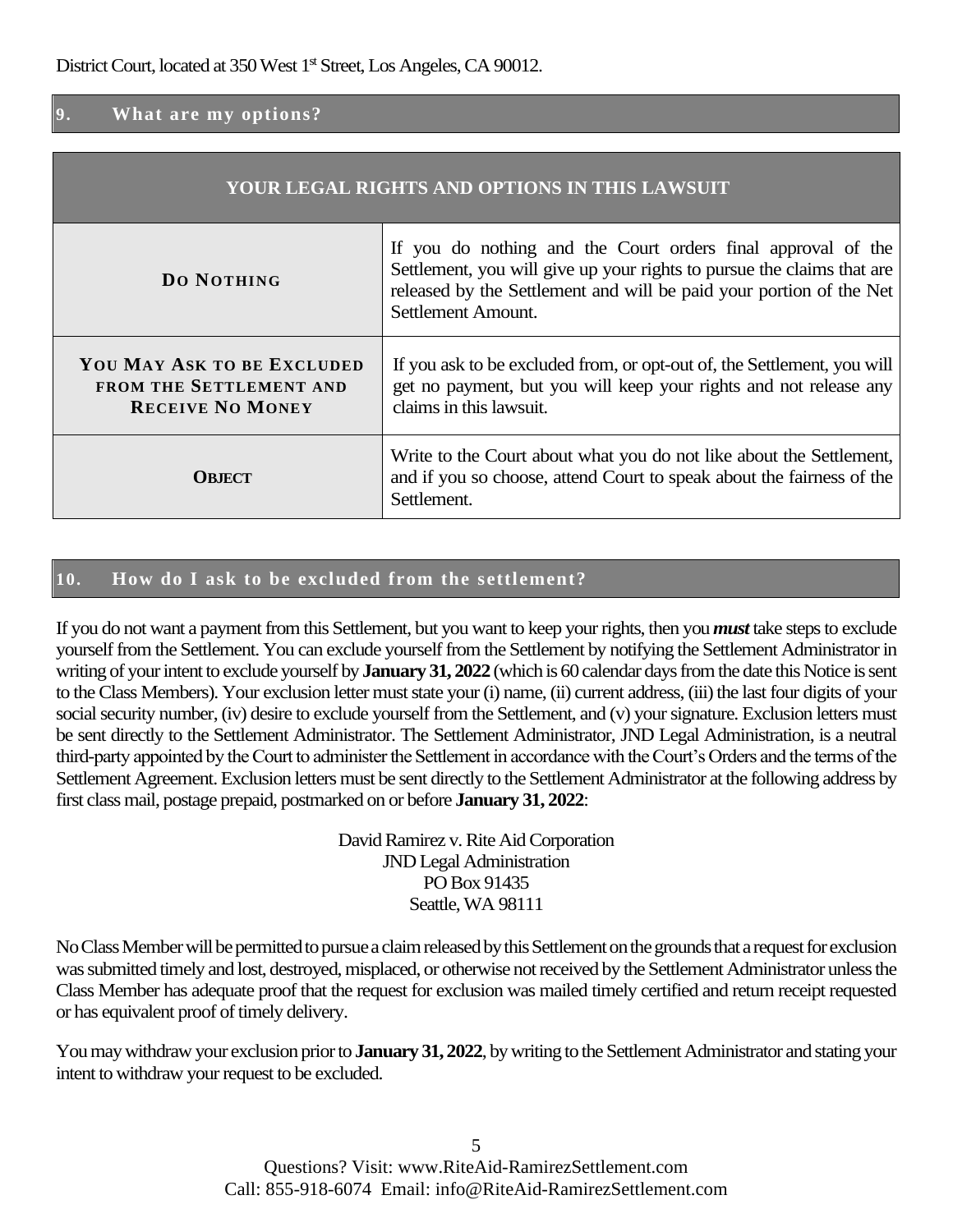## **11. If I don't exclude myself, can I sue Rite Aid for the same thing later?**

No. Unless you exclude yourself, you give up any right to sue Rite Aid for the claims that this Settlement resolves. If you have a pending lawsuit regarding these claims, speak to your lawyer in that case. *Remember, the exclusion deadline is January 31, 2022.*

## **12. If I exclude myself, can I get money from this settlement?**

No. If you exclude yourself, you are not eligible to receive any money from this settlement, but you may sue, continue to sue, or be part of a different lawsuit against Rite Aid. If you ask to be excluded, you will not be bound by the Settlement or have any right to object, appeal, or comment thereon.

### **13. How do I object to the settlement?**

If you are a Settlement Class Member and wish to object and tell the Court why you do not like the settlement, you may submit a written objection and appear at the Final Approval Hearing to raise your objection. No Class Member's written objection shall be considered by the Court, unless it isfiled with the Court by no later than **January 31, 2022** (which is 60 calendar days from the date this Notice is sent to the Class Members.). All such objections must be signed by the Class Member and must contain the Class Member's name, his/her address, and the dates of his/her employment with Rite Aid. Upon request, the objector must also provide the parties any address information or other necessary information so as to identify the objector.Any objections must clearly explain why the Class Member objects to the Settlement (including any legal and factual support for the objection(s)) and state whether the Class Member (or someone on his or her behalf) intends to appear at the Final Approval Hearing. A Class Member may enter an appearance through an attorney if the Class Member so desires.

No Class Member shall be entitled to be heard at the Final Approval Hearing (whether individually or through counsel), unless written notice of the Class Member's intention to appear at the Final Approval Hearing has been timely filed with the Court and served upon Class Counsel and Defendants' Counsel and the Class Member has not opted out of the Settlement.

If a Class Member objects to the Settlement, he/she will remain a member of the Class, and, if the Court grants final approval of the Settlement, he/she will be bound by the Settlement in the same way and to the same extent as a Class Member who does not object. Any member of the Class who does not make and serve his/her written objection in the manner provided above, shall be deemed to have waived such objections and shall be foreclosed from making any objections by appeal or otherwise to the Settlement.

The names and addresses of Class Counsel are:

| <b>Class Counsel</b>                   |                              |
|----------------------------------------|------------------------------|
| Carolyn Cottrell                       | Randall B. Aiman-Smith       |
| Ori Edelstein                          | Reed W.L. Marcy              |
| <b>Kristabel Sandoval</b>              | Hallie Von Rock              |
| Schneider Wallace Cottrell Konecky LLP | Aiman-Smith & Marcy, PC      |
| 2000 Powell Street, Suite 1400         | 7677 Oakport St., Suite 1150 |
| Emeryville, CA 94608                   | Oakland, CA 94621            |
| Telephone: (415) 421-7100              | Telephone: (510) 817-2711    |
| Facsimile: (415) 421-7105              | Facsimile: (510) 562-6830    |
|                                        |                              |
|                                        |                              |